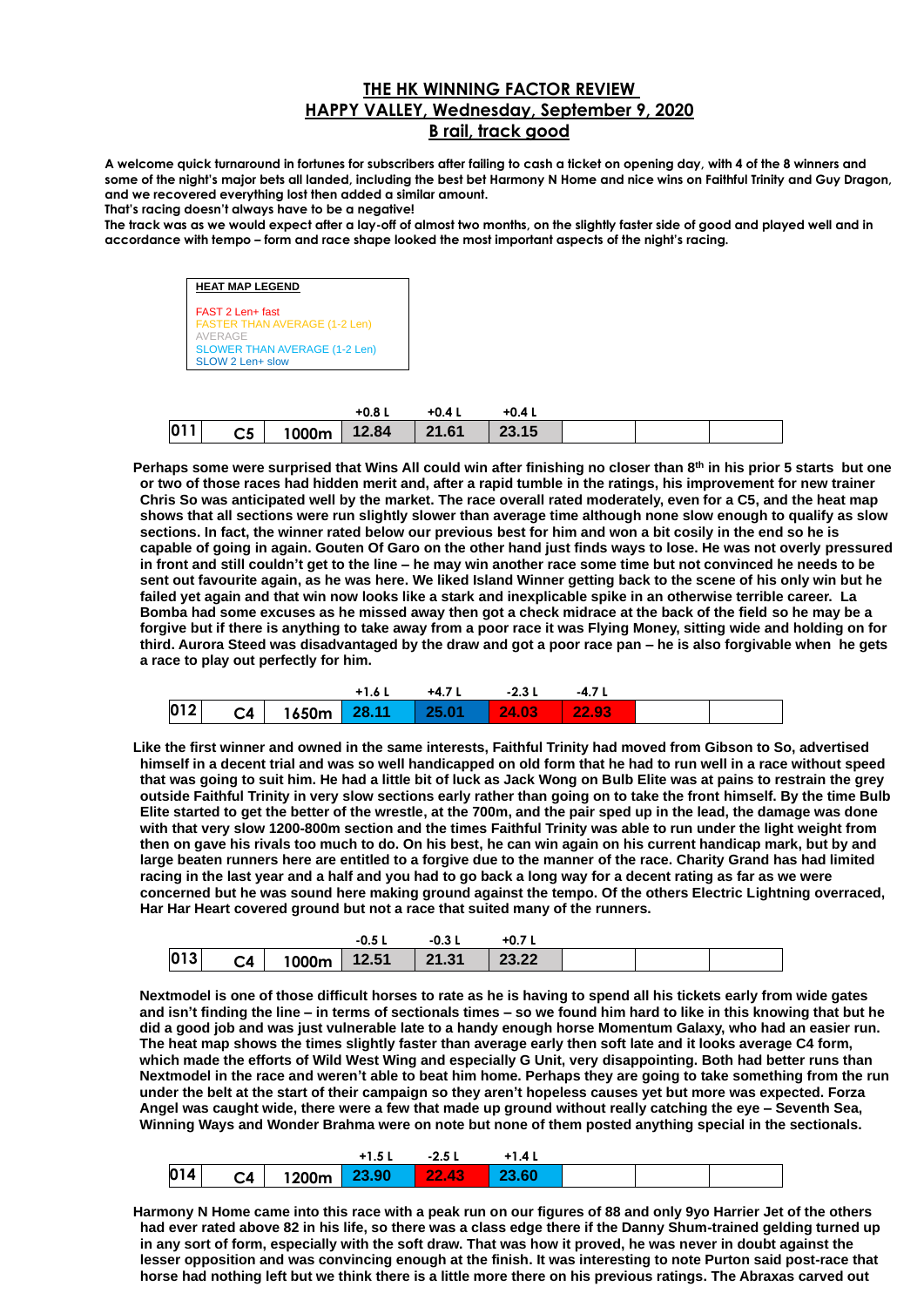**some solid time in the lead through the middle of the race and Purton kept the winner into touch with him in that section so he paid a price for that with a slow section down the straight, at his first run in 2 months with a big weight and no barrier trial going into it. Class 3 will probably be his Waterloo ultimately but he can still win in that grade with a light weight. Simply Fluke's ratings have never suggested he is any certainly to ever escape C4 and he raced to his best here after every chance and just battling to go the speed when the pace switched up. Perhaps Whyte will try him over further based on that but we will continue to oppose him at short odds. Old Harrier Jet is going as well recently as he has in years and raced well enough – the way the race was run, he should have challenged the winner in the final stages considering his known capabilities but only plodded. He's certainly capable of another win. Sparkling Star worked to the line steadily from well back and he has a C4 win in his future but his lack of tactical speed is going to make life difficult and there was not a lot else to take out of this other than the fact some may be better for the race. Momentum Lucky worked too hard from a wide gate, and Bullish Brother and This Is Charisma raced wide and both can do better, but all three are modest talents and very much "right time right set up" horses.**

|     |                                      | $-0.41$ | -0.8 L | +0.3 L |  |  |
|-----|--------------------------------------|---------|--------|--------|--|--|
| 015 | $C4$   1200m   23.56   22.73   23.41 |         |        |        |  |  |

**Melbourne Hall is a horse who had been screaming to win a race at the end of last campaign, all he needed was a draw and race to pan out the right way and that is what happened here. There was no wide run, Purton was able to save him to finish the race off and get the job done and maybe he will get better with more racing and more distance as he has been a typical Northern Hemisphere PPG type – a bit small, a bit less advanced than the Southern Hemisphere PPGs from Australia and New Zealand. But, in saying that, Power King, the runner up, was caught wide all the way outside the leaders and conceded the winner 13 pounds so he is more interesting going forward in the immediate future. He has also been a slow burner – quite typical of the ISG horses from the Jockey Club's sale – and he will also run further. Obviously the big question in the race was what happened to Jazz Steed, a logical warm favourite for the race but it seems both Purton and trainer Caspar Fownes reported that he got his tongue over the bit and that was the excuse for him simply appearing to give up after a nice trip. Expect to see him with a Tongue Tie next time. Here Comes Ted finished handily into third but he was in front of the winner at the 400m so that takes some merit from him and Best For You also closed the race out ok from the rear with Authentic Champ. Namjong Sings was entitled to a forgive – he didn't have to go especially fast from wide out to lead them but it did take him the entire first half of the race to get there so his effort to be beaten 2.5 lengths was sound. The bunched finish does not put a flashing light on this form but the times and performance ratings from most of the runners suggest it is average C4 form rather than anything substandard.**

|     |  | $+0.91$ | $+1.5L$ | -1.3 L                                                 |  |  |
|-----|--|---------|---------|--------------------------------------------------------|--|--|
| 016 |  |         |         | $\textsf{C3}$   1650m   27.89   24.23   24.20   23.41/ |  |  |

**The key moment in this took place a few seconds after the start, or perhaps before it. Urban Dancer's scratching at the gates did remove a possible pace influence from the field but with the field that did actually jump, Purton's initiative paved the way for the win. There would not have been a map anywhere that didn't have the top weight Alpha Hedge behind and having to chase down Lighting Steed with their 16-pound weight difference if he was to win. There was no question that Alpha Hedge was the best horse in the race, it was all about whether he could be outpointed tactically, as he had been when Zac Purton ran second on him last time in July. But that fear went out of the equation when Purton beat Lightning Steed out of the gates, bluffed Moreira out of the lead then simply controlled the race. Perhaps Moreira should have used his weight pull to hold the lead or make Alpha Hedge work harder to get around him, perhaps he was worried his mount – who is only average – might not cope with the extra work himself and trusted the weights to make the difference later in the race. Either way, it didn't and Alpha Hedge led home the others in the first four the whole race, Flying Sword, Reel Bizzy and Lightning Sword, who could not outsprint him in the circumstances. The winner's best rating last season with us came in C4 and was an indication he would make it to C2 and will not be out of place in that class either. Amongst the beaten runners, the race shape forced bad tactics on Badel on Best Alliance, looping from the rear and he had too much work to do, while Namjong Plus, who has always possessed a decent sprint, made good ground at the finish against the tempo and isn't far from a win. The new horse, Xanthus, had trialled terribly but was much better here under race conditions and worked to the line ok. He might be a run or two off winning one but this was a worthwhile start.**

|                      |         |       | $+0.1$ . | 24<br>       | $+0.7$ |  |  |
|----------------------|---------|-------|----------|--------------|--------|--|--|
| <b>h</b> 17<br>, ו ט | ົາ<br>w | 1200m | 23.57    | 427<br>22.37 | 23.36  |  |  |

**There were some beaten runners without luck here but it was hard not to give all the points to California Rad, all the same. He carried weight, he put himself into the race when the pace set by overracing leader Flying Bonus was solid in the midstages, he ran time and was made to earn the win with a little bit of style at the finish. The question for him really is where he goes as the season progresses. This win puts him into C2 and C2 races at Happy Valley are not as frequent as he would want and C1 races even rarer, so his ability to really progress this season will probably rely on whether he can take his form to Sha Tin, where he has had little exposure. The way he races, 1400m looks suitable but he can only get that at the main track and, being a 4yo in C2, the question will possibly be asked about whether the Classic Mile should be on his agenda. That's all ahead – he looks tough to beat in the next grade up next time. The pace suited Hardly Swears, who worked home well enough into second without ever looking a serious threat to the winner and Victory Power and Master Albert did something similar in sound efforts. None of the leaders held on – Little Bird pulled up lame post-race – and the race shape was key in the outcome for the horse we liked to knock off California Rad, Triple Triple. The leader got to the lead so quickly that the first 400m was not as competitive as expected, the field didn't string out to allow Joao Moreira to slot in midfield so he could finish off, and he was caught with terrible options after 300m and wide and forced to press forward in the fastest part of the race. He dropped out but gets a total forgive for this. The disappointment for most punters was Aurora Pegasus, who had a nice enough position in midfield then didn't find the line. We might be a bit forgiving as he had leg problems in the 8 months since he last raced and may be better off for the run,**